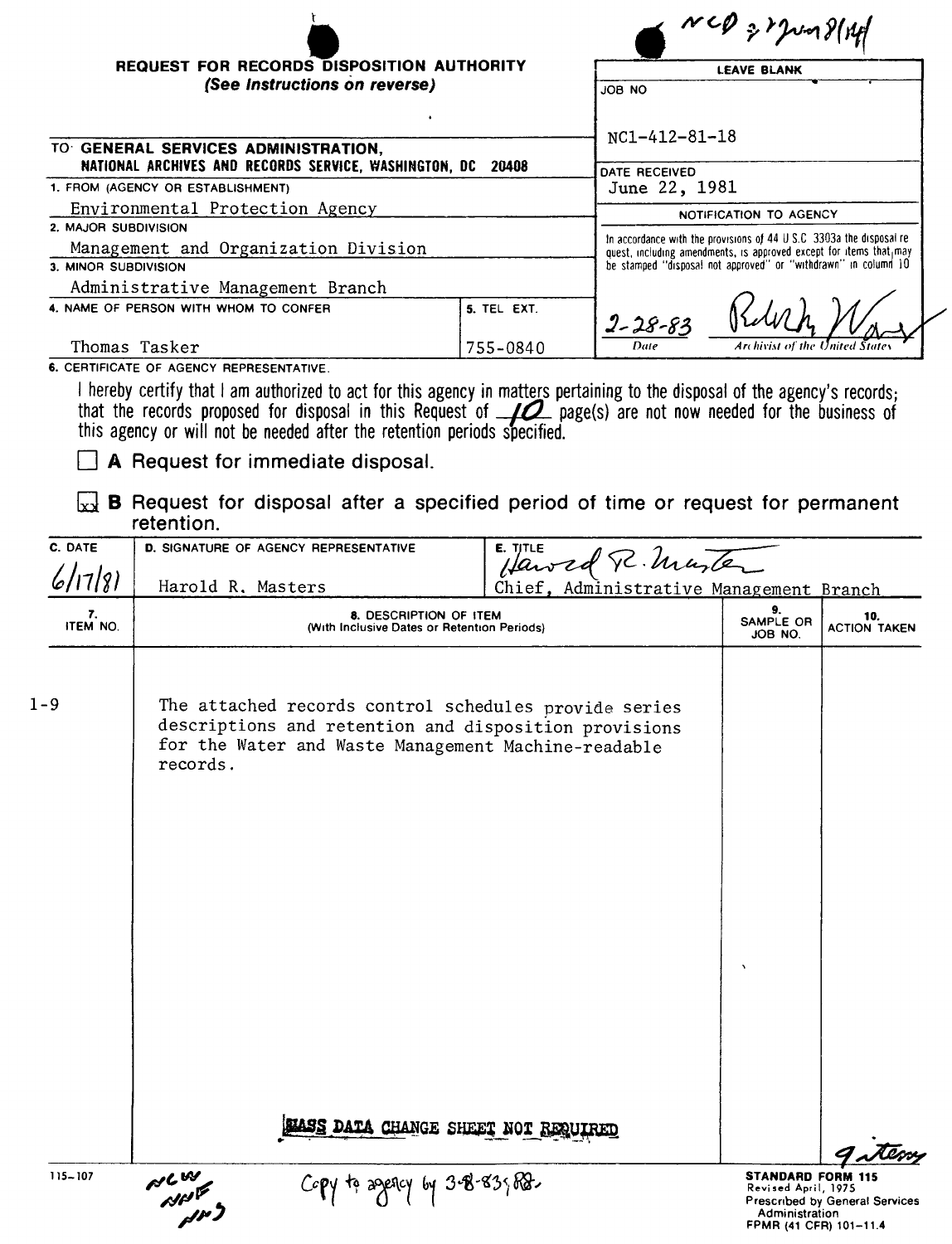|                    | U.S. ENVIRONMENTAL PROTECTION AGENCY-RECORDS CONTROL SCHEDULES                                                                                                                                                                                                                                                                                                                                                                                                                                                                                                               |                                                                                                                                                                                                                                    | SCHED.NO |
|--------------------|------------------------------------------------------------------------------------------------------------------------------------------------------------------------------------------------------------------------------------------------------------------------------------------------------------------------------------------------------------------------------------------------------------------------------------------------------------------------------------------------------------------------------------------------------------------------------|------------------------------------------------------------------------------------------------------------------------------------------------------------------------------------------------------------------------------------|----------|
|                    | TITLE OF SCHEDULE                                                                                                                                                                                                                                                                                                                                                                                                                                                                                                                                                            | COVERAGE OF SCHEDULE                                                                                                                                                                                                               |          |
| $\frac{1}{10}$     | NAME AND DESCRIPTION OF RECORD/FILE                                                                                                                                                                                                                                                                                                                                                                                                                                                                                                                                          | RETENTION PERIOD AND DISPOSITION                                                                                                                                                                                                   |          |
| $\pmb{\mathrm{v}}$ |                                                                                                                                                                                                                                                                                                                                                                                                                                                                                                                                                                              |                                                                                                                                                                                                                                    |          |
| ₹.<br>$\tau$       | Automap. PURPOSE - The Automap system provides information for various<br>water quality points of interest related to water quality. SCOPE - It's<br>outputs consist of a master map file, map plots, listings, and micro-<br>films for STORET users: the subsystem allows STORET data to be<br>associated hydrologically by latitude and longitude and River Mile<br>Index. Plots include a river plot, River Mile Index Plot, station<br>plot, and master plot. A record is created for each map, stream,<br>point of interest, stream descriptors, and other identifiers. | Retention: Retain 10 years after completion of project.<br>Disposition: Break file upon completion or termination.<br>Store tapes at Data Center Tape Library for 4 years, then<br>transfer to the FRC. Destroy when 10 years old. |          |
|                    |                                                                                                                                                                                                                                                                                                                                                                                                                                                                                                                                                                              |                                                                                                                                                                                                                                    |          |
|                    |                                                                                                                                                                                                                                                                                                                                                                                                                                                                                                                                                                              |                                                                                                                                                                                                                                    |          |
|                    |                                                                                                                                                                                                                                                                                                                                                                                                                                                                                                                                                                              |                                                                                                                                                                                                                                    |          |
|                    |                                                                                                                                                                                                                                                                                                                                                                                                                                                                                                                                                                              |                                                                                                                                                                                                                                    |          |
|                    |                                                                                                                                                                                                                                                                                                                                                                                                                                                                                                                                                                              |                                                                                                                                                                                                                                    |          |
|                    |                                                                                                                                                                                                                                                                                                                                                                                                                                                                                                                                                                              |                                                                                                                                                                                                                                    |          |

 $\langle \cdot \rangle$  $\pmb{r}$   $\mathbf{v}$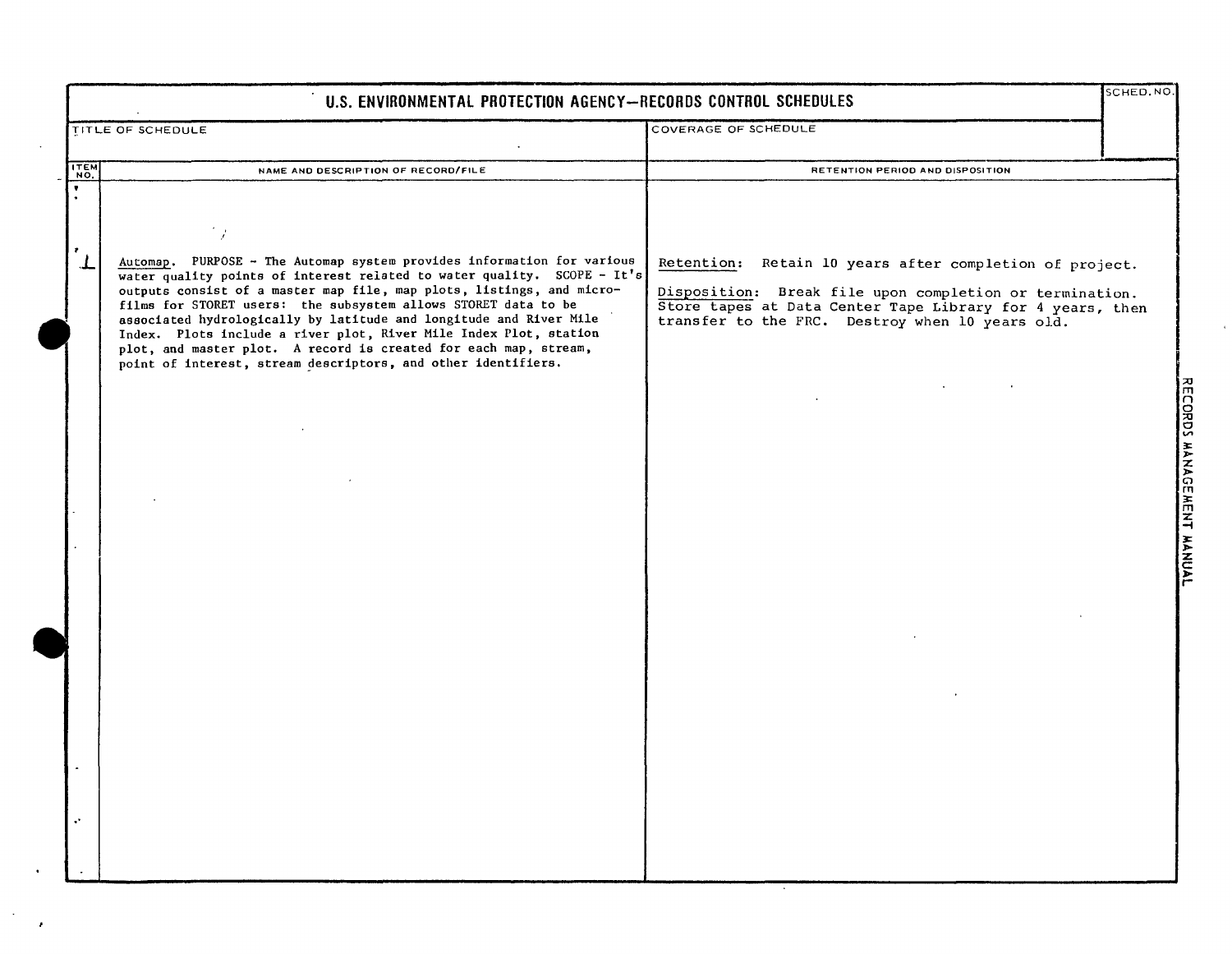| COVERAGE OF SCHEDULE<br>TITLE OF SCHEDULE<br>ITEM<br>NO.<br>NAME AND DESCRIPTION OF RECORD/FILE<br>RETENTION PERIOD AND DISPOSITION<br>$\overline{\cdot}$<br>$\mathbf{z}$<br>BIO-STORET. PURPOSE - To provide an EPA computerized data<br>Retention: Permanent<br>management system for biological data collected in the Federal Water<br>pollution control program. Data are generated by EPA, TVA, NOAA,<br>$\bullet$<br>Disposition: Transfer records to the National Archives and<br>and other Federal agencies and by state programs and contractors.<br>Records Service when the program is discontinued.<br>The system is intended to operate as a companion to STORET, which<br>handles the physical and chemical water quality data. SOOPE - The<br>system is designed to edit, store, retrieve and analyze all types of<br>biological data, including the abundance, species composition and<br>condition of aquatic communities such as the plankton, periphyton,<br>macrophyton, macroinvertebrates and fish. | U.S. ENVIRONMENTAL PROTECTION AGENCY-RECORDS CONTROL SCHEDULES | SCHED, NO. |                           |
|---------------------------------------------------------------------------------------------------------------------------------------------------------------------------------------------------------------------------------------------------------------------------------------------------------------------------------------------------------------------------------------------------------------------------------------------------------------------------------------------------------------------------------------------------------------------------------------------------------------------------------------------------------------------------------------------------------------------------------------------------------------------------------------------------------------------------------------------------------------------------------------------------------------------------------------------------------------------------------------------------------------------------|----------------------------------------------------------------|------------|---------------------------|
|                                                                                                                                                                                                                                                                                                                                                                                                                                                                                                                                                                                                                                                                                                                                                                                                                                                                                                                                                                                                                           |                                                                |            |                           |
|                                                                                                                                                                                                                                                                                                                                                                                                                                                                                                                                                                                                                                                                                                                                                                                                                                                                                                                                                                                                                           |                                                                |            |                           |
| $\mathbf{L}$                                                                                                                                                                                                                                                                                                                                                                                                                                                                                                                                                                                                                                                                                                                                                                                                                                                                                                                                                                                                              |                                                                |            | RECORDS MANAGEMENT MANUAL |

 $\mathcal{X}$ 

 $\epsilon$  $\frac{1}{4}$  .  $\sim$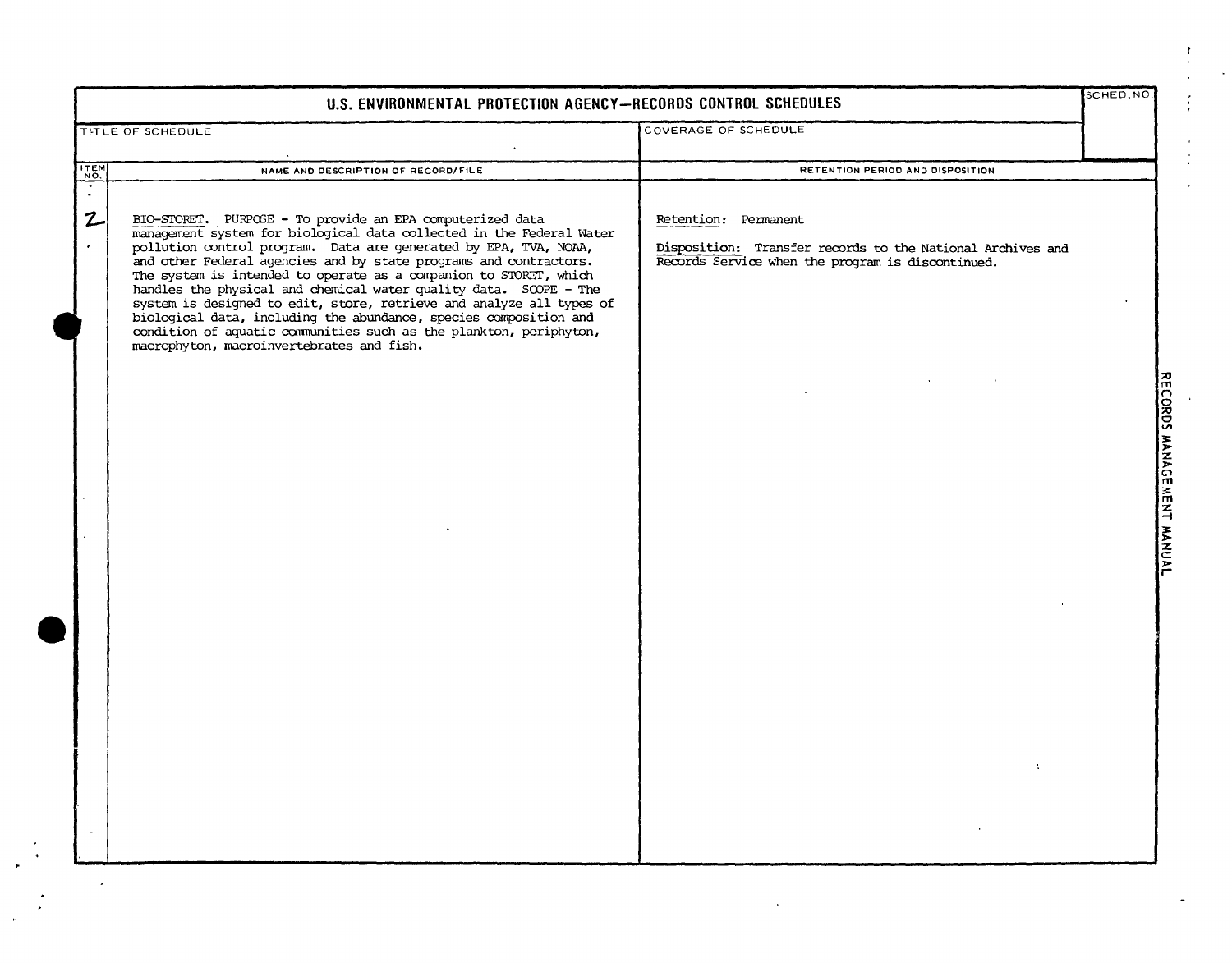|      | U.S. ENVIRONMENTAL PROTECTION AGENCY-RECORDS CONTROL SCHEDULES                                                                                                                                                                                                                                                                                                                                                                                                                                |                                                                                                                                                                                                                            | SCHED.NO. |
|------|-----------------------------------------------------------------------------------------------------------------------------------------------------------------------------------------------------------------------------------------------------------------------------------------------------------------------------------------------------------------------------------------------------------------------------------------------------------------------------------------------|----------------------------------------------------------------------------------------------------------------------------------------------------------------------------------------------------------------------------|-----------|
|      | TITLE OF SCHEDULE                                                                                                                                                                                                                                                                                                                                                                                                                                                                             | COVERAGE OF SCHEDULE                                                                                                                                                                                                       |           |
| ITEM | NAME AND DESCRIPTION OF RECORD/FILE                                                                                                                                                                                                                                                                                                                                                                                                                                                           | RETENTION PERIOD AND DISPOSITION                                                                                                                                                                                           |           |
| 3    | EGD-ADP Machine Readable Analytical Data. PURPOSE - Provides<br>Gas Chromatography (GC)/Mast Spectroscopy (MS) analytical data<br>from the verification phase of data gathering to support the<br>development of the Best Available Technology (BAT) guidelines.<br>SCOPE - These tapes contain over 14,000,000 mass spectra, representing<br>the analysis of more than 3,500 industrial samples. These samples<br>were taken from plants representing more than 20 industrial<br>categories. | Retention: Retain 5 years after completion<br>of project.<br>Disposition: Break file upon completion or<br>termination. Keep in office for 2 years,<br>then transfer to the FRC. Keep in FRC for<br>3 years, then destroy. |           |
|      |                                                                                                                                                                                                                                                                                                                                                                                                                                                                                               |                                                                                                                                                                                                                            |           |
|      |                                                                                                                                                                                                                                                                                                                                                                                                                                                                                               |                                                                                                                                                                                                                            |           |
|      |                                                                                                                                                                                                                                                                                                                                                                                                                                                                                               |                                                                                                                                                                                                                            |           |
|      |                                                                                                                                                                                                                                                                                                                                                                                                                                                                                               |                                                                                                                                                                                                                            |           |
|      |                                                                                                                                                                                                                                                                                                                                                                                                                                                                                               |                                                                                                                                                                                                                            |           |
|      |                                                                                                                                                                                                                                                                                                                                                                                                                                                                                               |                                                                                                                                                                                                                            |           |
|      |                                                                                                                                                                                                                                                                                                                                                                                                                                                                                               |                                                                                                                                                                                                                            |           |
|      |                                                                                                                                                                                                                                                                                                                                                                                                                                                                                               |                                                                                                                                                                                                                            |           |
|      |                                                                                                                                                                                                                                                                                                                                                                                                                                                                                               |                                                                                                                                                                                                                            |           |
|      |                                                                                                                                                                                                                                                                                                                                                                                                                                                                                               |                                                                                                                                                                                                                            |           |
|      |                                                                                                                                                                                                                                                                                                                                                                                                                                                                                               |                                                                                                                                                                                                                            |           |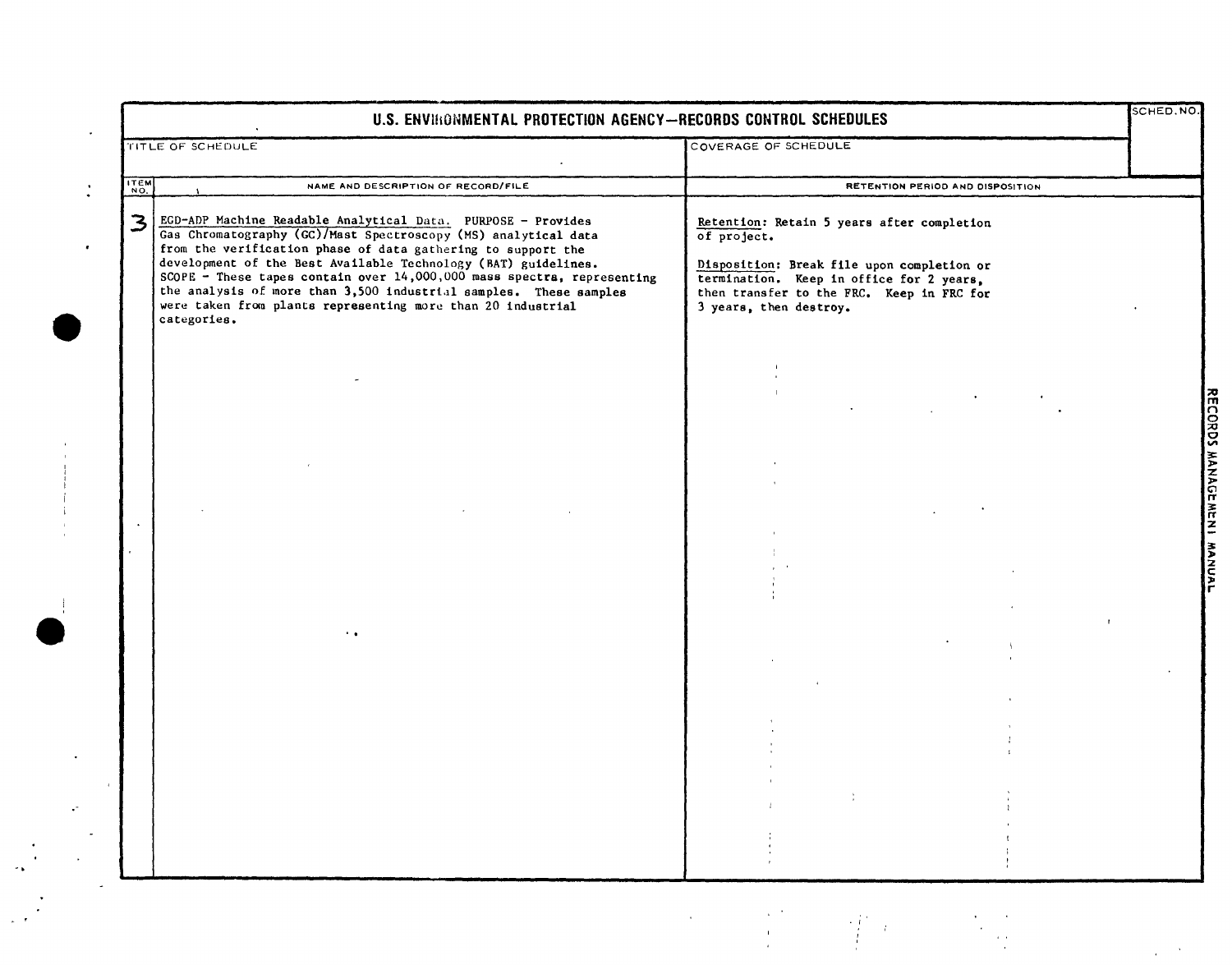|               | U.S. ENVIRONMENTAL PROTECTION AGENCY-RECORDS CONTROL SCHEDULES                                                                                                                                                                                                                                                                                                                                                                  |                                                                                                                 |                           |
|---------------|---------------------------------------------------------------------------------------------------------------------------------------------------------------------------------------------------------------------------------------------------------------------------------------------------------------------------------------------------------------------------------------------------------------------------------|-----------------------------------------------------------------------------------------------------------------|---------------------------|
|               | TITLE OF SCHEDULE                                                                                                                                                                                                                                                                                                                                                                                                               | COVERAGE OF SCHEDULE                                                                                            |                           |
| ITEM          | NAME AND DESCRIPTION OF RECORD/FILE                                                                                                                                                                                                                                                                                                                                                                                             | RETENTION PERIOD AND DISPOSITION                                                                                |                           |
|               |                                                                                                                                                                                                                                                                                                                                                                                                                                 |                                                                                                                 |                           |
|               |                                                                                                                                                                                                                                                                                                                                                                                                                                 |                                                                                                                 |                           |
| $\mathcal{U}$ | Federal Reporting Data System (FRDS). PURPOSE - FRDS contains                                                                                                                                                                                                                                                                                                                                                                   | Retention: Permanent                                                                                            |                           |
|               | annual report information required from each primacy agent under the<br>Safe Drinking Water Act (SDWA - PL93-523) and applicable regulations.<br>FRDS contains inventory information on both community and<br>non-community water supplies, violations of both maximum contaminant<br>levels and failure to take the required number of samples, follow-up<br>enforcement actions, and variances and exemptions. Information is | Disposition: Transfer records to the National Archives and<br>Records Service when the program is discontinued. |                           |
|               | available beginning with FY 78.                                                                                                                                                                                                                                                                                                                                                                                                 |                                                                                                                 |                           |
|               |                                                                                                                                                                                                                                                                                                                                                                                                                                 |                                                                                                                 |                           |
|               |                                                                                                                                                                                                                                                                                                                                                                                                                                 |                                                                                                                 |                           |
|               |                                                                                                                                                                                                                                                                                                                                                                                                                                 |                                                                                                                 | RECORDS MANAGEMENT MANUAL |
|               |                                                                                                                                                                                                                                                                                                                                                                                                                                 |                                                                                                                 |                           |
|               |                                                                                                                                                                                                                                                                                                                                                                                                                                 |                                                                                                                 |                           |
|               |                                                                                                                                                                                                                                                                                                                                                                                                                                 |                                                                                                                 |                           |
|               |                                                                                                                                                                                                                                                                                                                                                                                                                                 |                                                                                                                 |                           |
|               |                                                                                                                                                                                                                                                                                                                                                                                                                                 |                                                                                                                 |                           |
|               |                                                                                                                                                                                                                                                                                                                                                                                                                                 |                                                                                                                 |                           |
|               |                                                                                                                                                                                                                                                                                                                                                                                                                                 |                                                                                                                 |                           |
|               |                                                                                                                                                                                                                                                                                                                                                                                                                                 |                                                                                                                 |                           |
|               |                                                                                                                                                                                                                                                                                                                                                                                                                                 |                                                                                                                 |                           |
|               |                                                                                                                                                                                                                                                                                                                                                                                                                                 |                                                                                                                 |                           |
|               |                                                                                                                                                                                                                                                                                                                                                                                                                                 |                                                                                                                 |                           |
|               |                                                                                                                                                                                                                                                                                                                                                                                                                                 |                                                                                                                 |                           |
|               |                                                                                                                                                                                                                                                                                                                                                                                                                                 |                                                                                                                 |                           |
|               |                                                                                                                                                                                                                                                                                                                                                                                                                                 |                                                                                                                 |                           |
|               |                                                                                                                                                                                                                                                                                                                                                                                                                                 |                                                                                                                 |                           |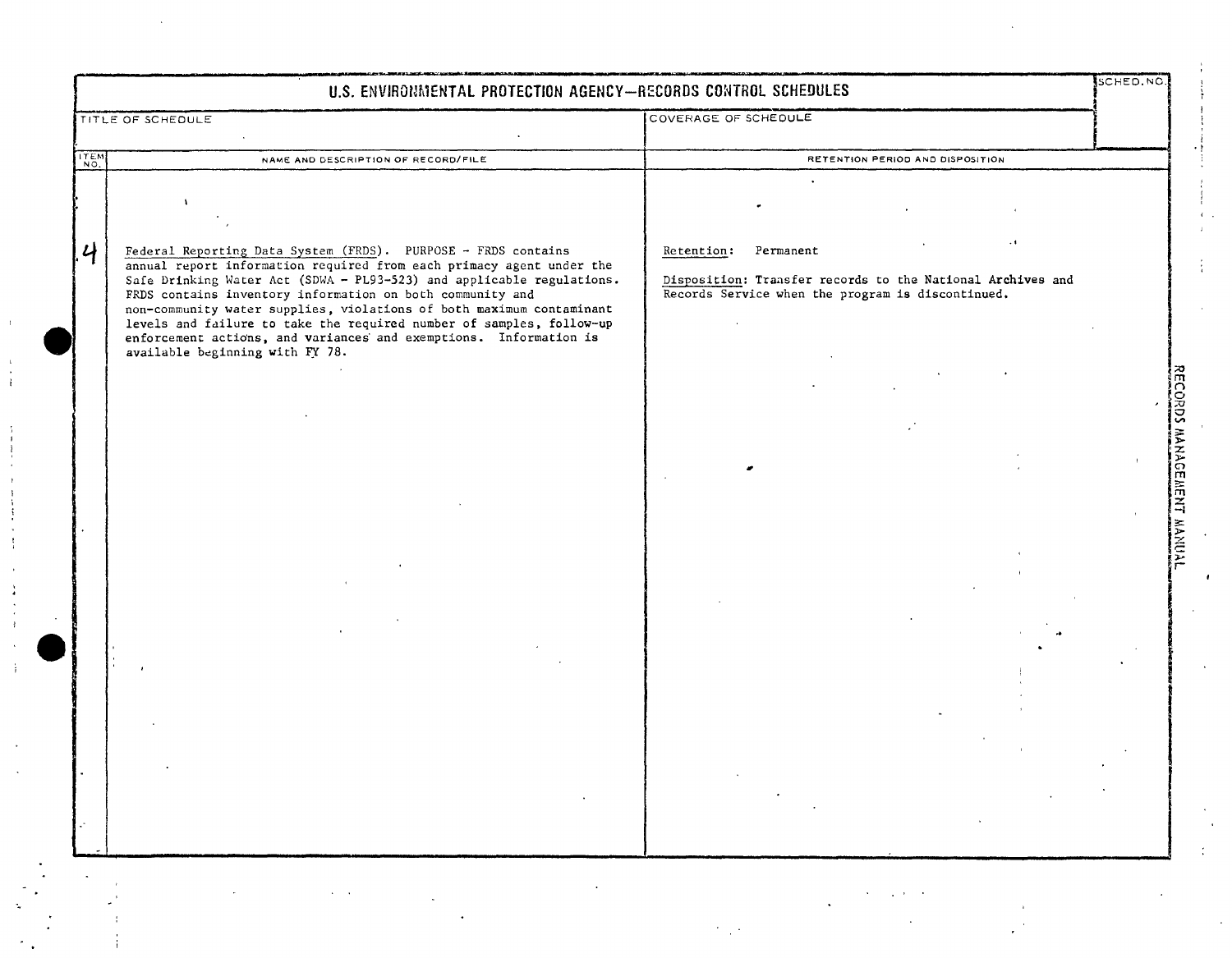|                | U.S. ENVIRONMENTAL PROTECTION AGENCY-RECORDS CONTROL SCHEDULES                                                                                                                                                                                                                                                                                                                                                                                                                                                                                                                                                                                                                                                                                            |                                                                                                                                         | SCHED.NO |
|----------------|-----------------------------------------------------------------------------------------------------------------------------------------------------------------------------------------------------------------------------------------------------------------------------------------------------------------------------------------------------------------------------------------------------------------------------------------------------------------------------------------------------------------------------------------------------------------------------------------------------------------------------------------------------------------------------------------------------------------------------------------------------------|-----------------------------------------------------------------------------------------------------------------------------------------|----------|
|                | TITLE OF SCHEDULE                                                                                                                                                                                                                                                                                                                                                                                                                                                                                                                                                                                                                                                                                                                                         | COVERAGE OF SCHEDULE                                                                                                                    |          |
|                |                                                                                                                                                                                                                                                                                                                                                                                                                                                                                                                                                                                                                                                                                                                                                           |                                                                                                                                         |          |
| $\frac{1}{20}$ | NAME AND DESCRIPTION OF RECORD/FILE                                                                                                                                                                                                                                                                                                                                                                                                                                                                                                                                                                                                                                                                                                                       | RETENTION PERIOD AND DISPOSITION                                                                                                        |          |
| 5              | Hazardous Waste Data Management System. PURPOSE - The system is used<br>to:<br>. Maintain an inventory of participants that consist of generators,<br>transporters, or receivers of hazardous waste.<br>. Track the milestones for issuing a permit to a receiver of<br>hazardous waste.<br>. Maintain an inventory of waste by participant which include<br>annual quantities.<br>. Track waste from the point of generation to the authorized point<br>of disposal, treatment, or storage.<br>SCOPE - The files contain over 400,000 records nationwide of potential<br>hazardous waste handlers as well as known hazardous waste handlers.<br>For known handlers, records are maintained for the waste that they<br>generate, treat, store or dispose. | Retention: Permanent<br>Disposition: Transfer records to the National Archives<br>and Records Service when the program is discontinued. |          |
|                |                                                                                                                                                                                                                                                                                                                                                                                                                                                                                                                                                                                                                                                                                                                                                           |                                                                                                                                         |          |

 $\sim 10^7$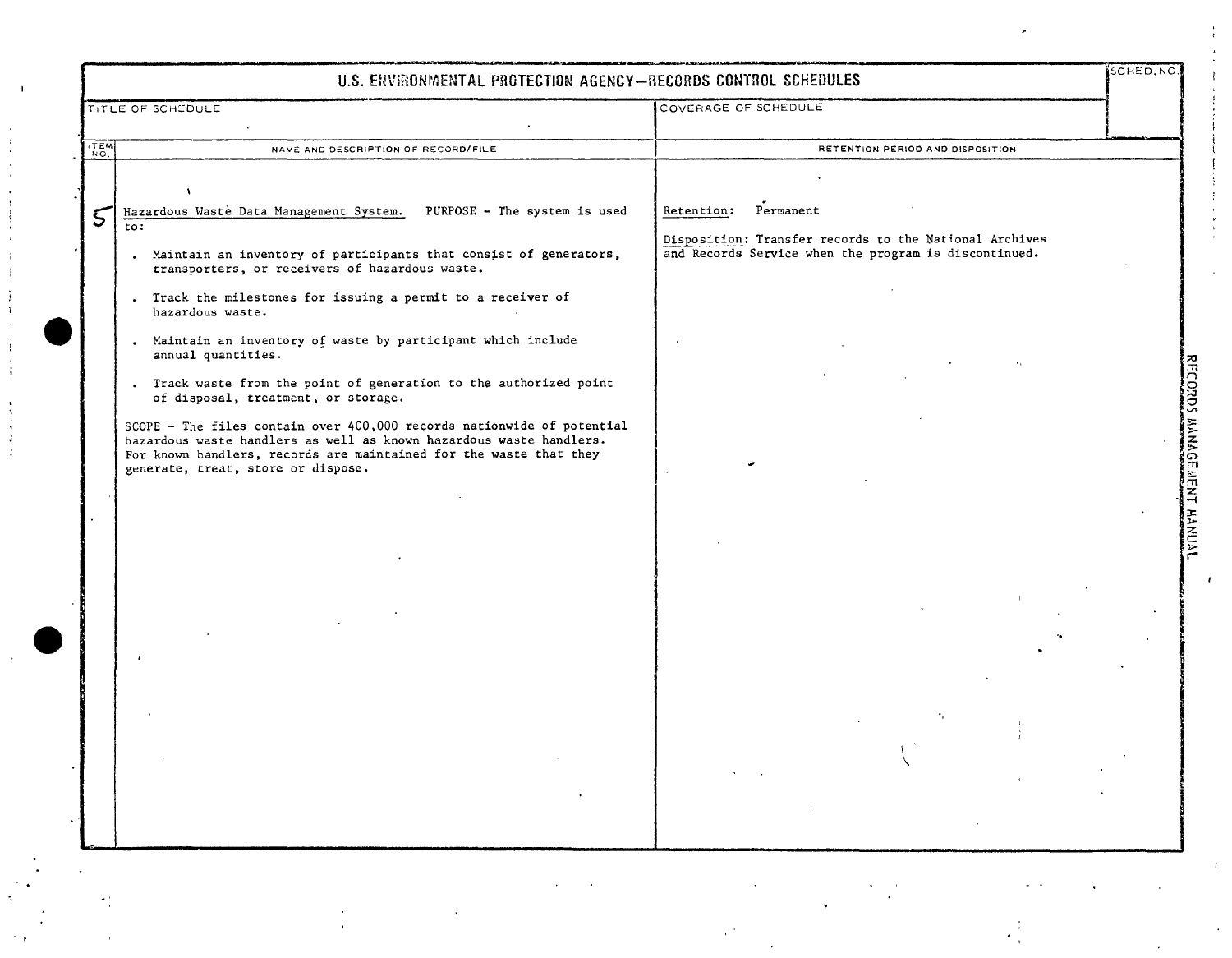|      | U.S. ENVIRONMENTAL PROTECTION AGENCY-RECORDS CONTROL SCHEDULES                                                                                                                                                                                                                                                                                                                                                                                                             |                                                                                                                                                                                                                                                    | SCHED. NO.                |
|------|----------------------------------------------------------------------------------------------------------------------------------------------------------------------------------------------------------------------------------------------------------------------------------------------------------------------------------------------------------------------------------------------------------------------------------------------------------------------------|----------------------------------------------------------------------------------------------------------------------------------------------------------------------------------------------------------------------------------------------------|---------------------------|
|      | TITLE OF SCHEDULE                                                                                                                                                                                                                                                                                                                                                                                                                                                          | COVERAGE OF SCHEDULE                                                                                                                                                                                                                               |                           |
| ITEM | NAME AND DESCRIPTION OF RECORD/FILE                                                                                                                                                                                                                                                                                                                                                                                                                                        | RETENTION PERIOD AND DISPOSITION                                                                                                                                                                                                                   |                           |
|      | Model State Information System. The Model State Infor-<br>mation System is a decentralized data system used by<br>several EPA regions and states to track compliance<br>with the Safe Drinking Water Act. It supports drinking<br>water program activities at the State and regional<br>level. It is used to determine compliance with the<br>drinking water regulations and to provide an automated<br>information management system to assist State program<br>managers. | Retention. Retain 15 years after completion of project.<br>Disposition. Break file upon completion or termination.<br>Store tapes at Data Center Tape Library for 3 years,<br>then transfer to the FRC. Keep in FRC for 12 years,<br>then destroy. | RECORDS MANAGEMENT MANUAL |

 $\sim$   $\sim$ 

 $\star$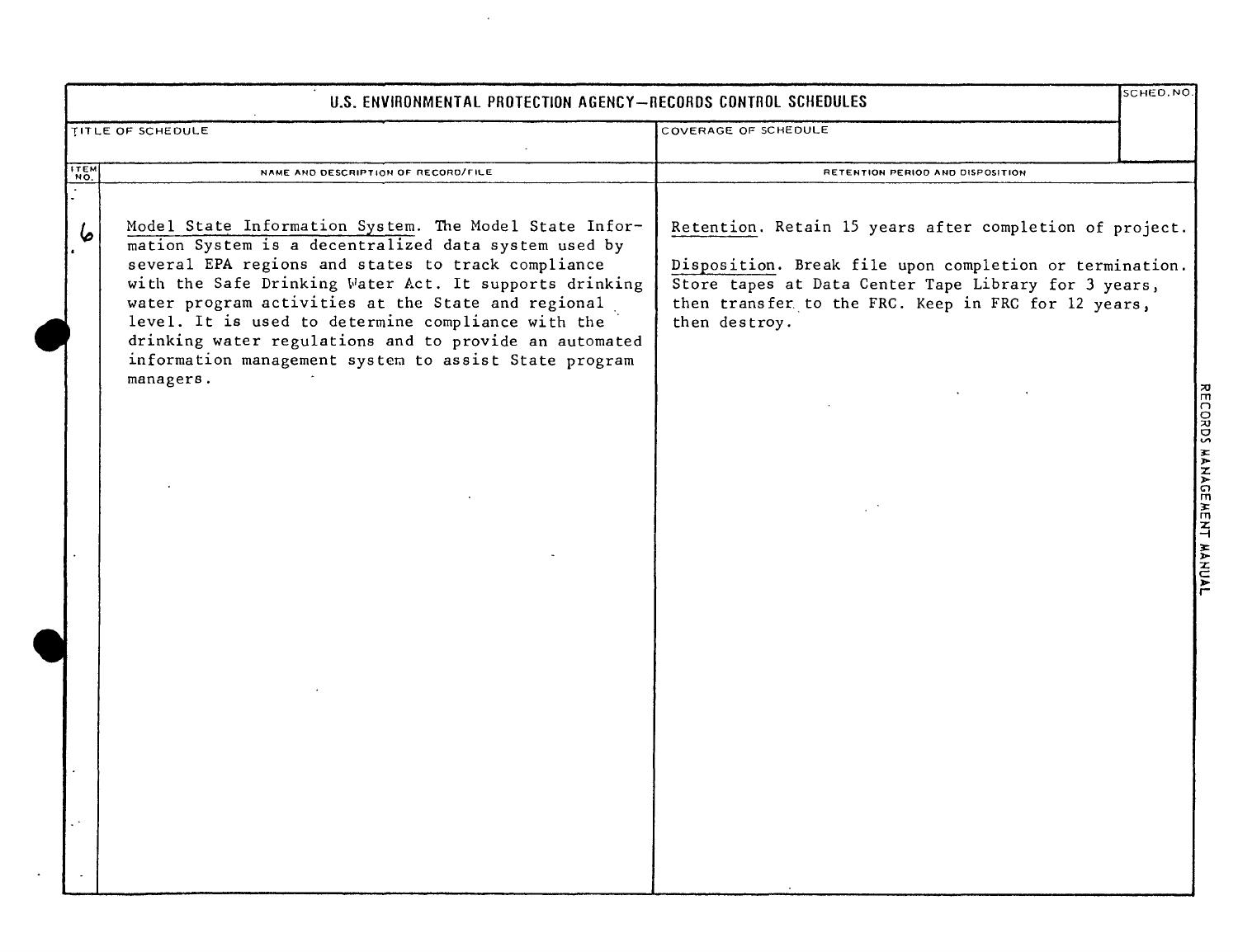|                | U.S. ENVIRONMENTAL PROTECTION AGENCY-RECORDS CONTROL SCHEDULES                                                                                                                                                                                                                                                                                                                                                 |                                                                                                                                                                                                                                              | SCHED. NO.                |
|----------------|----------------------------------------------------------------------------------------------------------------------------------------------------------------------------------------------------------------------------------------------------------------------------------------------------------------------------------------------------------------------------------------------------------------|----------------------------------------------------------------------------------------------------------------------------------------------------------------------------------------------------------------------------------------------|---------------------------|
|                | TITLE OF SCHEDULE                                                                                                                                                                                                                                                                                                                                                                                              | COVERAGE OF SCHEDULE                                                                                                                                                                                                                         |                           |
| $rac{1}{10}$   | NAME AND DESCRIPTION OF RECORD/FILE                                                                                                                                                                                                                                                                                                                                                                            | RETENTION PERIOD AND DISPOSITION                                                                                                                                                                                                             |                           |
|                | Operations and Maintenance File. Purpose - The Opera-<br>tions and Maintenance File provides ADP support for<br>legally mandated reporting of the results of inspec-<br>tions under Section 210 of the Act. Data is collected<br>from field inspection reports of wastewater treatment<br>plants. The data is used to compile a Clean Water<br>Report for Congress under public laws 84-660 and<br>$95 - 500.$ | Retention. Retain 5 years after completion of project.<br>Disposition: Break file upon completion or termination.<br>Store tapes at Data Center Tape Library for 3 years,<br>then transfer to FRC. Keep in FRC for 3 years, then<br>destroy. | RECORDS MANAGEMENT MANUAL |
| $\mathbf{v}^*$ |                                                                                                                                                                                                                                                                                                                                                                                                                |                                                                                                                                                                                                                                              |                           |

 $\bullet$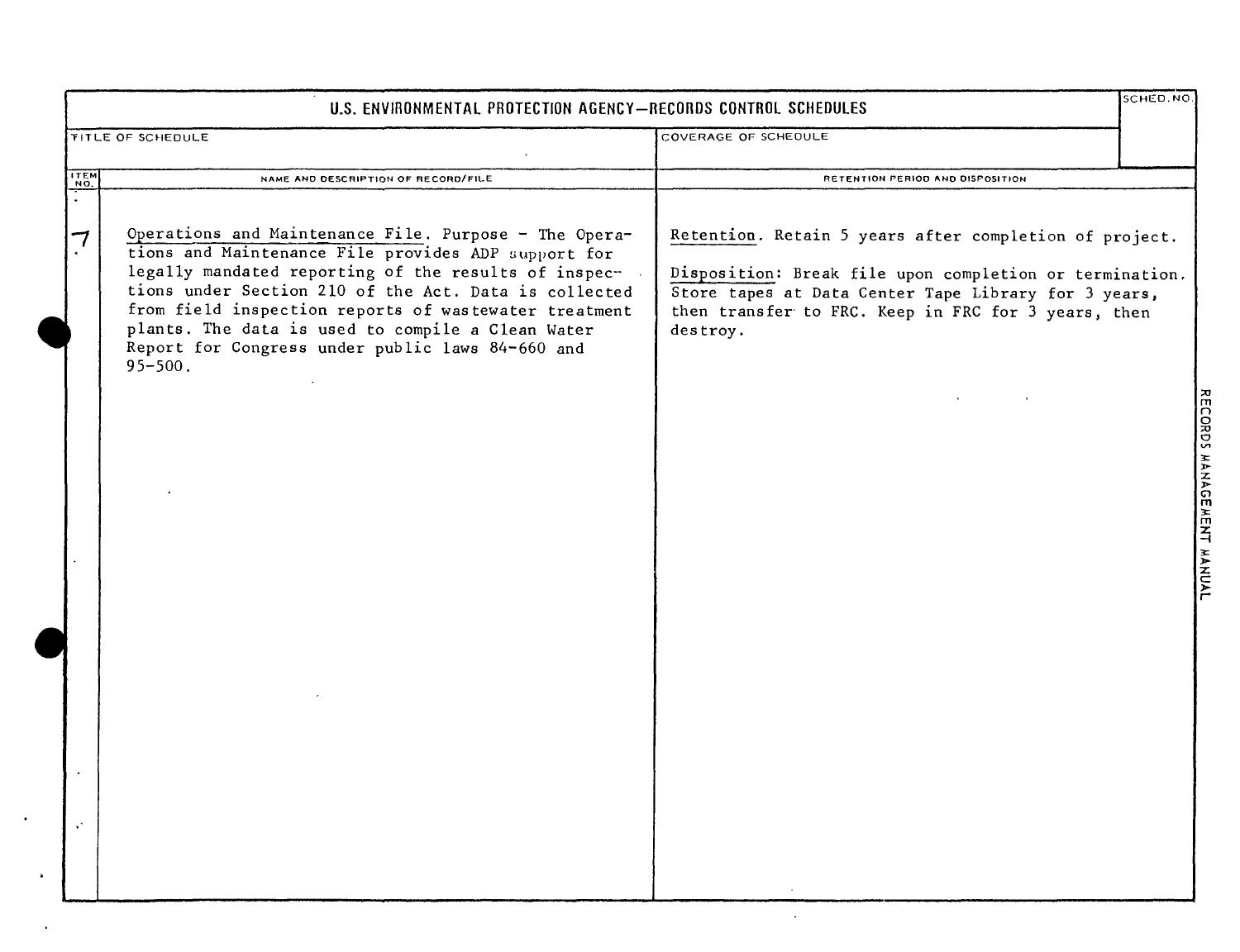|              | U.S. ENVIRONMENTAL PROTECTION AGENCY-RECORDS CONTROL SCHEDULES                                                                                                                                                                                                                                                                                                                                                                                                                                                                                                                                                                                                                                                                                      |                                                                                                                                         | SCHED.NO. |                           |
|--------------|-----------------------------------------------------------------------------------------------------------------------------------------------------------------------------------------------------------------------------------------------------------------------------------------------------------------------------------------------------------------------------------------------------------------------------------------------------------------------------------------------------------------------------------------------------------------------------------------------------------------------------------------------------------------------------------------------------------------------------------------------------|-----------------------------------------------------------------------------------------------------------------------------------------|-----------|---------------------------|
|              | <b>TITLE OF SCHEDULE</b>                                                                                                                                                                                                                                                                                                                                                                                                                                                                                                                                                                                                                                                                                                                            | COVERAGE OF SCHEDULE                                                                                                                    |           |                           |
| ITEM         | NAME AND DESCRIPTION OF RECORD/FILE                                                                                                                                                                                                                                                                                                                                                                                                                                                                                                                                                                                                                                                                                                                 | RETENTION PERIOD AND DISPOSITION                                                                                                        |           |                           |
| $\mathbf{z}$ | Spill Prevention, Control, & Countermeasures Data System. PURPOSE - The<br>System is used to monitor and report on compliance inspections with<br>regulations and actions to be taken if a facility storing oil and<br>hazardous materials has a spill. If a facility has a spill of<br>more than 1,000 gallons, or has two spill events of lesser size within<br>twelve months, the facility must file a plan with EPA within 60 days of<br>last spill. SOOPE - Approximately 5,000 oil storage facility records<br>are expected to enter the system annually by way of reporting a spill<br>or requesting a plan preparation. An estimated 24,000 update<br>transactions a year is expected, which is 200 update entries per<br>month per region. | Retention: Permenant<br>Disposition: Transfer records to the National Archives and<br>Records Service when the program is discontinued. |           | RECORDS MANAGEMENT MANUAL |

 $\begin{array}{c} 3 \\ 4 \\ 1 \end{array}$